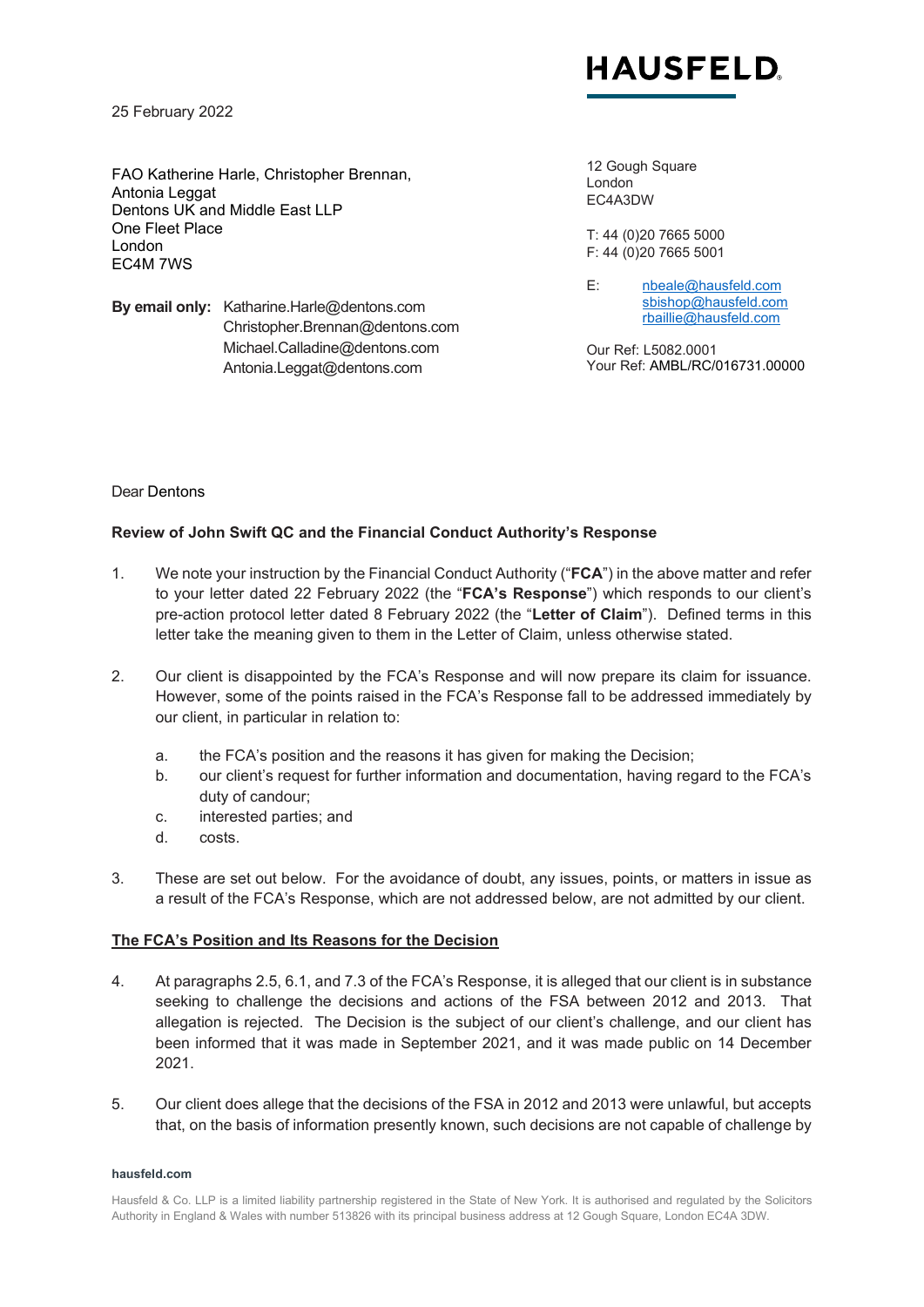## **HAUSFELD**

way of judicial review. However, as described in the Letter of Claim, the regulatory landscape, insofar as relevant to the issues in dispute in this matter, is materially the same now as it was in 2012 and 2013. As such, when making the Decision, the FCA was subject to the same regulatory duties and obligations. The FCA appears to be aware of this, since the FCA's Response states that it gave consideration to whether it should seek to procure redress for the Excluded Customers when making the Decision, presumably in view of its current regulatory obligations. Further and crucially, our client and the public were only made aware of the vast body of evidence considered by the Review, much of which is centrally relevant to the challenge of the Decision and, ultimately, the matters that will fall to be determined in this dispute, upon the publication of the Decision.

- 6. Whilst there is inherent overlap between the events of 2012/2013 and the Decision, that does not obviate the fact that the FCA has made a new decision, subject to conventional legal principles. That the FCA has erred in law when making the Decision to the same extent the FSA did when establishing the Scheme does not erode the unlawfulness of the Decision and does not prevent the Decision from being challenged now. Indeed, it is clear from the terms of the FCA's Response itself (for example, paragraph 6.1) that the Decision was a fresh one, and therefore capable of review.
- 7. Further, at paragraph 6.11, the FCA alleges that the Letter of Claim seeks to use what the FCA characterises as a disagreement between the Review and the FCA as to the lawfulness of the scope of the Scheme, as a basis for our client's challenge. That allegation is not accepted. Our client's challenge is founded upon the FCA erring in law as to the basis upon which the scope of the Scheme was restricted. That is not a matter of a disagreement or difference of opinion; rather it is a matter of the correct interpretation of the relevant law and the connected discharging of the FCA's obligations in accordance with it. Neither the FCA, nor Mr Swift QC, nor our client is the ultimate arbiter in this respect. However, from everything we have observed in respect of the FCA's actions and decision-making in September 2021, December 2021 and the *inter partes* correspondence of 2022, the FCA has simply failed to engage with majority of the substance of Mr Swift QC's analysis.
- 8. As to paragraph 6.14 and the summary of reasons as to the alleged reasonableness and correctness of the scope of the Scheme (and thus the Decision):
	- a. The pressure on the FSA in 2012/2013 to act did not provide it then and does not provide the FCA now – with a basis to act unlawfully. By the Pilot Review the FSA had evidence to substantiate the sheer volume of mis-selling, including to Excluded Customers, and as referred to at paragraph 49 of the Letter of Claim, the FCA itself recognised the dangers of acting in haste.
	- b. Further, as the Letter of Claim records in reference to the Review: (i) the FSA had no intention of denying Excluded Customers access to the Scheme. The initial intention of sub-dividing the Private Customers/Retail Clients had been to offer so-called Unsophisticated Customers automatic redress in respect of the most complex products, without factual enquiry. However, the Banks seized upon that proposal and sought to use that sub-division as a means to exclude so-called Sophisticated Customers entirely, with apparently no resistance or even discussion from or with the FSA; and (ii) the £10 million notional swap limit criterion of the sophistication test was introduced by HM Treasury, not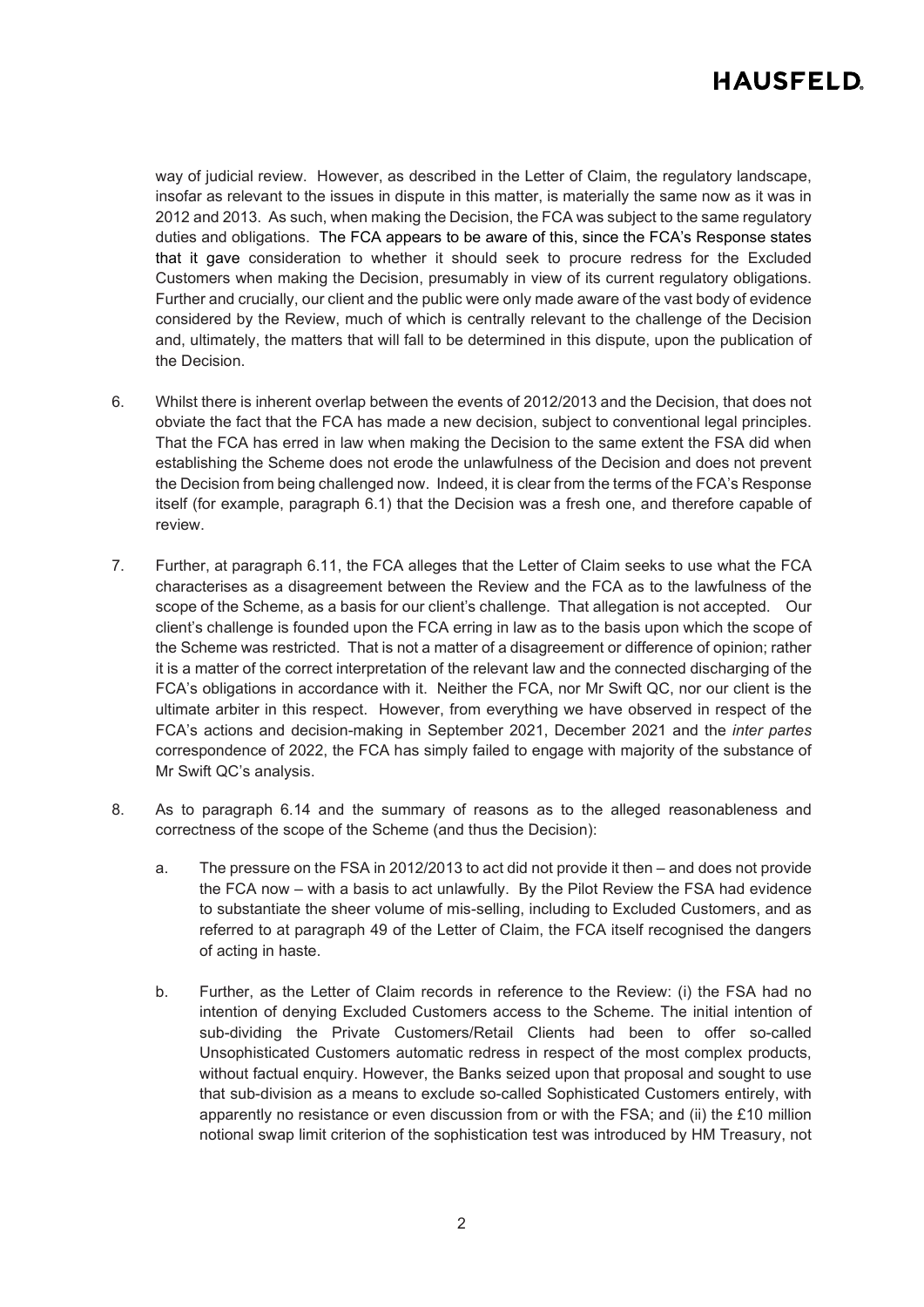# **HAUSFELD**

the FCA. The FCA's Response does not engage with these points, and they do not sit well with the FCA's current attempts (in particular in justification of the Decision) to characterise the restrictions on the scope of the Scheme as a positive and reasonable exercise of discretion in accordance with its obligations.

- c. It is not accepted that the Scheme would not have been agreed if the FSA had insisted on the inclusion of all Private Customers/Retail Clients, nor that this would justify the exclusion of the Excluded Customers in any event. The FCA regulates the banks and it had and still has: (i) a firm evidential and legal basis upon which to procure agreement by virtue of the other regulatory powers available to it, both then and now; and (ii) an obligation to protect the Private Customers/Retail Clients cohort of consumers who were and are pre-defined, by pre-existing statute and regulation, as requiring the relevant protection.
- d. It is a hollow argument to say that Excluded Customers were in no worse position than if the FCA had not acted at all. The same could be said of so-called Unsophisticated Customers if they had been excluded. The FCA recognised that it had an obligation to procure redress – that obligation extended to all Private Customers/Retail Clients, and the FCA therefore failed to discharge its obligation.
- 9. As to paragraphs 6.18 and 6.19, the FCA betrays a concerning deference to the Banks that it regulates, by suggesting that it is a material consideration that the Banks might not cooperate in the future if the FCA were to seek to properly and lawfully discharge its regulatory obligations now. That is no basis upon which to justify an unlawful decision and to repeat a prior error of law. Such an argument is contrary to the FCA's own concerns regarding abidance with the rule of law and consistency of regulation – it is not good regulation to be consistently incorrect.
- 10. Further, the suggestion at paragraph 6.20 that the FCA would be required to take new steps to establish that the banks had mis-sold the relevant products and that loss had been caused, is rejected. The FCA has the entirety of the evidence of the Scheme, and the evidence compiled by the Review, already available to it (in addition to other evidence that it will have gained on this issue since 2012). At paragraph 6.21 the FCA's Response refers to an "*assumption*" being made as to sales to Excluded Customers but provides no detail as to what the assumption was, and what it was based on. In fact, in the Pilot Review which included the Excluded Customers, over 95% were deemed to be non-compliant sales, and in the Scheme across thousands of transactions, it was over 90% of sales. The FCA has provided no evidence – i.e. it has put no cards face up on the table – to explain why it assumes that such a mis-selling rate did not occur in respect of sales to Excluded Customers (and we note that even on the FCA's assumption the FCA recognises that "*sizeable aggregate loss could have been experienced across some sophisticated customers*"). Our client would say that all of the evidence points to similar rates of mis-selling to those encountered in the Scheme, which provides a significant and compelling reason for redress to be provided now.
- 11. Moreover, our client understands that there is not a single case of an IRHP being sold to Private Customers/Retail Clients prior to 2009, in which the requirements of what is now COBS  $14.3.2R(2)(d)<sup>1</sup>$  $14.3.2R(2)(d)<sup>1</sup>$  were complied with, because no IRHP mis-selling victim was ever told about the

<span id="page-2-0"></span><sup>1</sup> [https://www.handbook.fca.org.uk/handbook/COBS/14/3.html,](https://www.handbook.fca.org.uk/handbook/COBS/14/3.html) which was omitted from paragraph 67(e) of the Review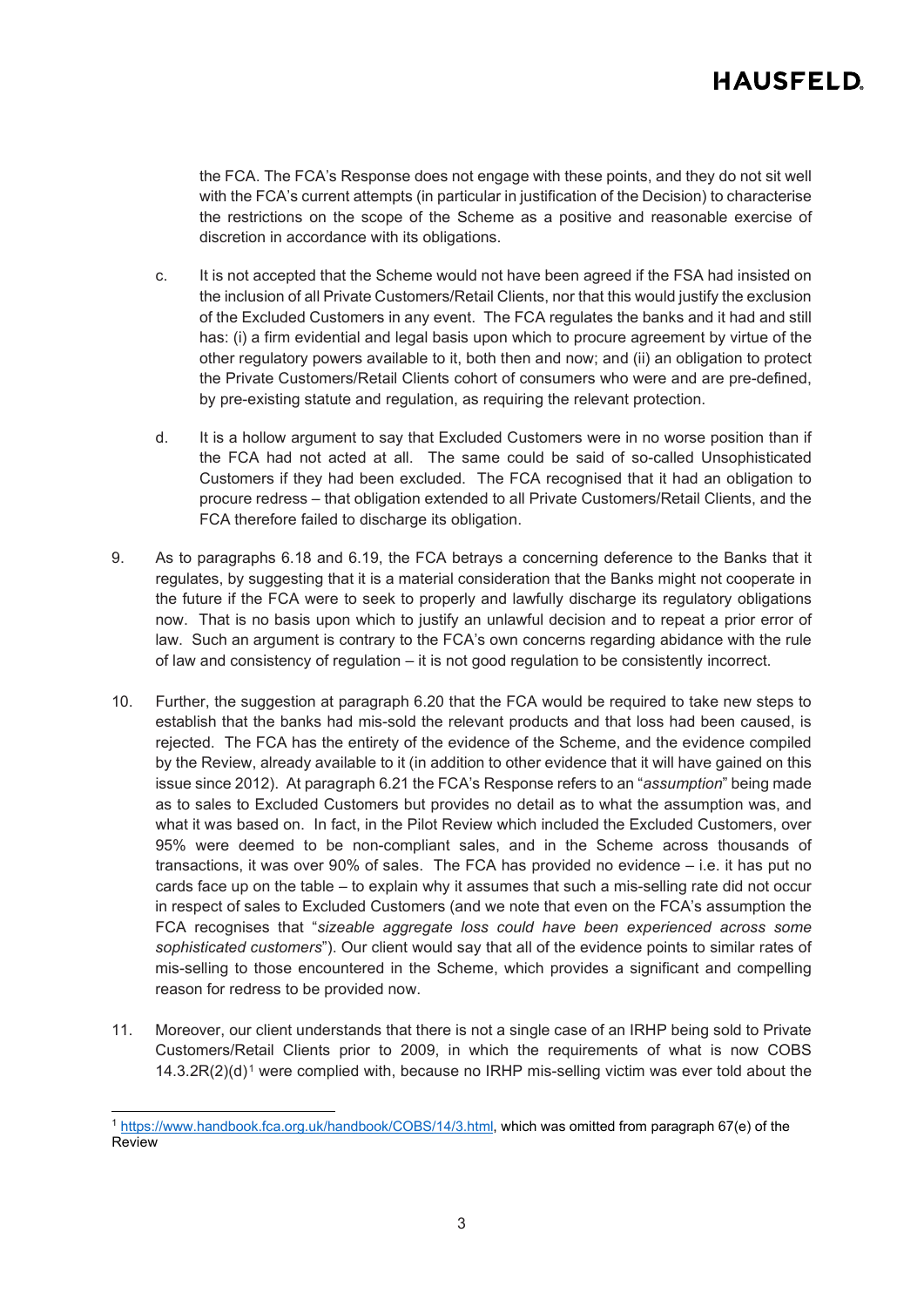line of credit taken by their bank in respect of the contingent liability of the relevant product. It follows, if that understanding is correct, that all sales to Excluded Customers were non-compliant.

12. As to the remainder of the position and reasons set out in the FCA's Response, we refer to the Letter of Claim for our client's position.

#### **Documents**

- 13. We note that the FCA recognises its duty of candour, which requires the FCA to make full and frank disclosure and conduct judicial review proceedings with "*all their cards face up on the table*", where "*the vast majority of the cards will start in the [FCA's] hands*".[2](#page-3-0)
- 14. With this in mind, we have trouble understanding why the FCA has not provided (at a minimum):
	- a. a copy of the Board Paper, referred to throughout the FCA's Response. This has been described in detail and appears to be centrally relevant to the Decision, but the FCA has simply described this "*card*", rather than putting it "*face up on the table*". That is unsatisfactory, and the suggestion at paragraph 7.2 that the FCA has "*consistently explained the reasons for the Decision which are further elaborated upon at paragraphs 6.11 to 6.27 above [i.e. in substantial reference to the Board Paper]*" sits uncomfortably with the fact that our client and the public have never seen the Board Paper, the FCA has not provided a copy, and only by the FCA's Response has its existence become known to our client;
	- b. minutes of the FCA Board meeting of July 2021, and what is referred to as a "*draft response*", both referred to at paragraph 6.2, and apparently of central relevance to the Decision; and
	- c. any documents which explain and record the basis of the assumption referred to at paragraph 10 above and paragraph 6.21 of the FCA's Response (the "**Assumption Documents**").
- 15. We therefore request copies of (i) the Board Paper; (ii) the minutes of the Board meeting of July 2021 and any document relating to that meeting equivalent to the Board Paper; (iii) the "draft response"; and (iv) the Assumption Documents. If these documents will not be provided, please provide detailed reasons why, in reference to the FCA's compliance with its duty or candour.
- 16. With regards to the requests for information and documents in the Letter of Claim, the FCA's Response quotes (at paragraph 10.1) the pre-action protocol which states that each request that satisfies proportionality should be met: *"The defendant should comply with any request which meets these requirements unless there is good reason for it not to do so"*. However, the FCA's Response then suggests (at paragraph 10.3) that the volume of requests made is such that the FCA will not respond to any: "*In respect of the other documents requested, our client considers that the breadth of documents being sought is not proportionate and falls short of the guidance in the Pre-Action Protocol*."

<span id="page-3-0"></span><sup>&</sup>lt;sup>2</sup> R v Lancashire County Council, ex p Huddleston [1986] 2 All ER 941 at page 945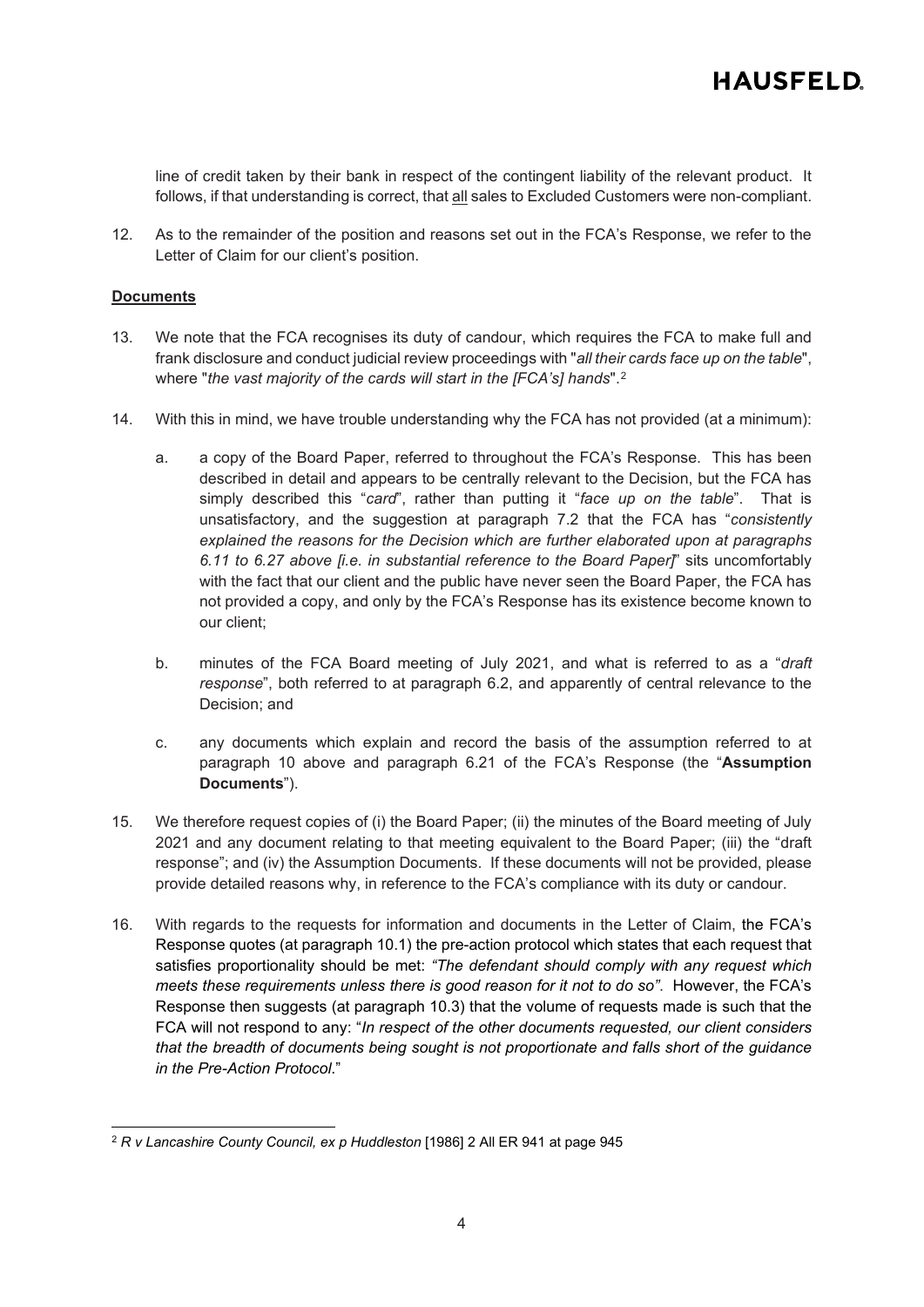- 17. We note that the FCA has not responded to paragraph 108 of the Letter of Claim at all. We request that the FCA now provides a response. If its answer to any of 108(a), (b), and/or (c) is to the effect that no such consultations took place, please confirm that is the case expressly.
- 18. As to the requests for documents at paragraph 109 (b), the FCA's Reponses appear to imply that the FCA has no documents that fall into this category that are relevant to the Decision. We request that it confirms that this is the case.
- 19. In respect of all other document requests that have been made, our client's position is reserved.

#### **Interested Parties**

- 20. As to paragraph 8.1, our client has given consideration as to whether any group or groups representing Excluded Customers ought to be interested parties. We do not consider that such groups should properly be included as interested parties because only the FCA will be bound by any decision of the court. Any effect on wider groups and the Excluded Customers will be indirect and as a consequence of what the FCA may or may not be required to do upon the court's direction. In any event, our client is in contact with several such groups, all of whom support the course being adopted by our client.
- 21. The same applies as regards the Banks. These proceedings relate to the FCA and the lawfulness of its actions. The Banks will not be bound by any decision of the court and any effect will therefore be indirect.

### **Costs**

- 22. We refer to paragraphs 3.2 and 12.1 of the FCA's Response, in which you (i) seek clarity as to how our client is funding these proceedings; and (ii) state that the FCA will likely seek security for costs.
- 23. The APPG is not a legal person, but it is supported by a corporate secretariat, the Athena Foundation Limited (company number 09944760). We are instructed by the members of the APPG, each of whom is acting in their capacity as either elected members of the House of Commons or members of the House of Lords. None of the members has an economic interest in the claim and it is being pursued by them on the basis that it is in the public interest.
- 24. The APPG has very limited means, which are raised entirely through donations, is funding its own legal costs for the judicial review via donations (with the legal teams working at very substantially reduced, and loss making, rates), and would not able to meet the costs of the FCA in the event that it does not succeed in its claim. The APPG will therefore be applying for a Judicial Review Costs Capping Order at upon issuance of the claim. The APPG will be unable to proceed with the claim if such an order is not granted.
- 25. We consider it likely that such an order will be granted given the wide public importance of this case, the thousands of people who were affected by IRHP mis-selling, and, importantly, the profound importance to society as a whole of a financial regulator that functions properly, lawfully and is fit for purpose. We invite you to confirm whether or not your client will resist the making of such an order.